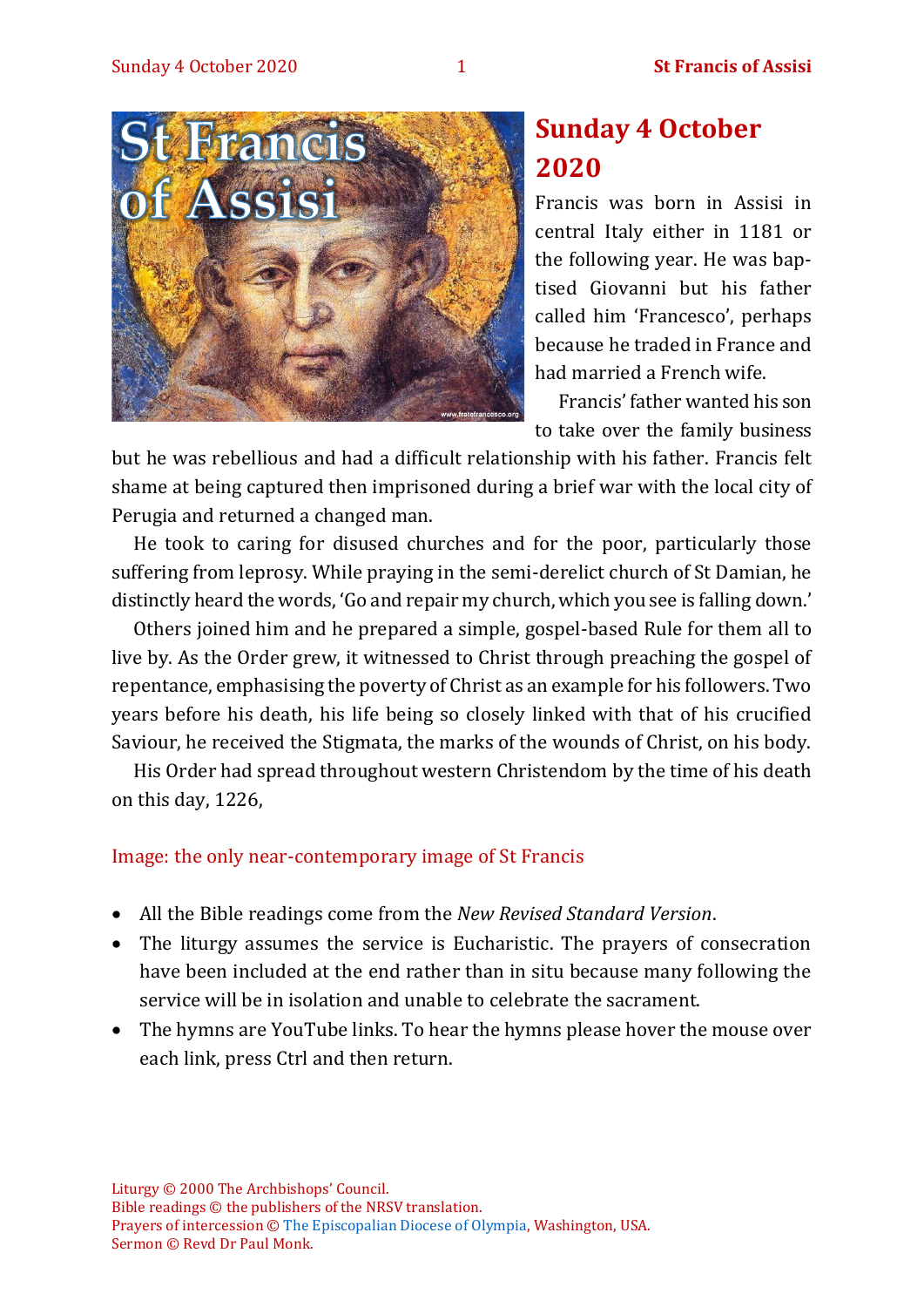## **Introduction and welcome**

HYMN 1 **[All creatures of our God and King](https://www.youtube.com/watch?v=0d3gO6qDLNA)** (click on this link to hear the hymn)

## **The Welcome**

In the name of the Father, and of the Son, and of the Holy Spirit

All **Amen.**

The Lord be with you

All **And also with you.**

## **The Preparation**

All **Almighty God,**

**to whom all hearts are open, all desires known, and from whom no secrets are hidden: cleanse the thoughts of our hearts by the inspiration of your Holy Spirit, that we may perfectly love you, and worthily magnify your holy name; through Christ our Lord. Amen.**

Our Lord Jesus Christ said:

The first commandment is this: 'Hear, O Israel, the Lord our God is the only Lord. You shall love the Lord your God with all your heart, with all your soul, with all your mind, and with all your strength.'

And the second is this: 'Love your neighbour as yourself.' There is no other commandment greater than these. On these two commandments hang all the law and the prophets.

#### All **Amen. Lord, have mercy.**

Christ calls us to share the heavenly banquet of his love with all the saints in earth and heaven. Therefore, knowing our unworthiness and sin, let us confess our sins in penitence and faith, firmly resolved to keep God's commandments and to live in love and peace with all.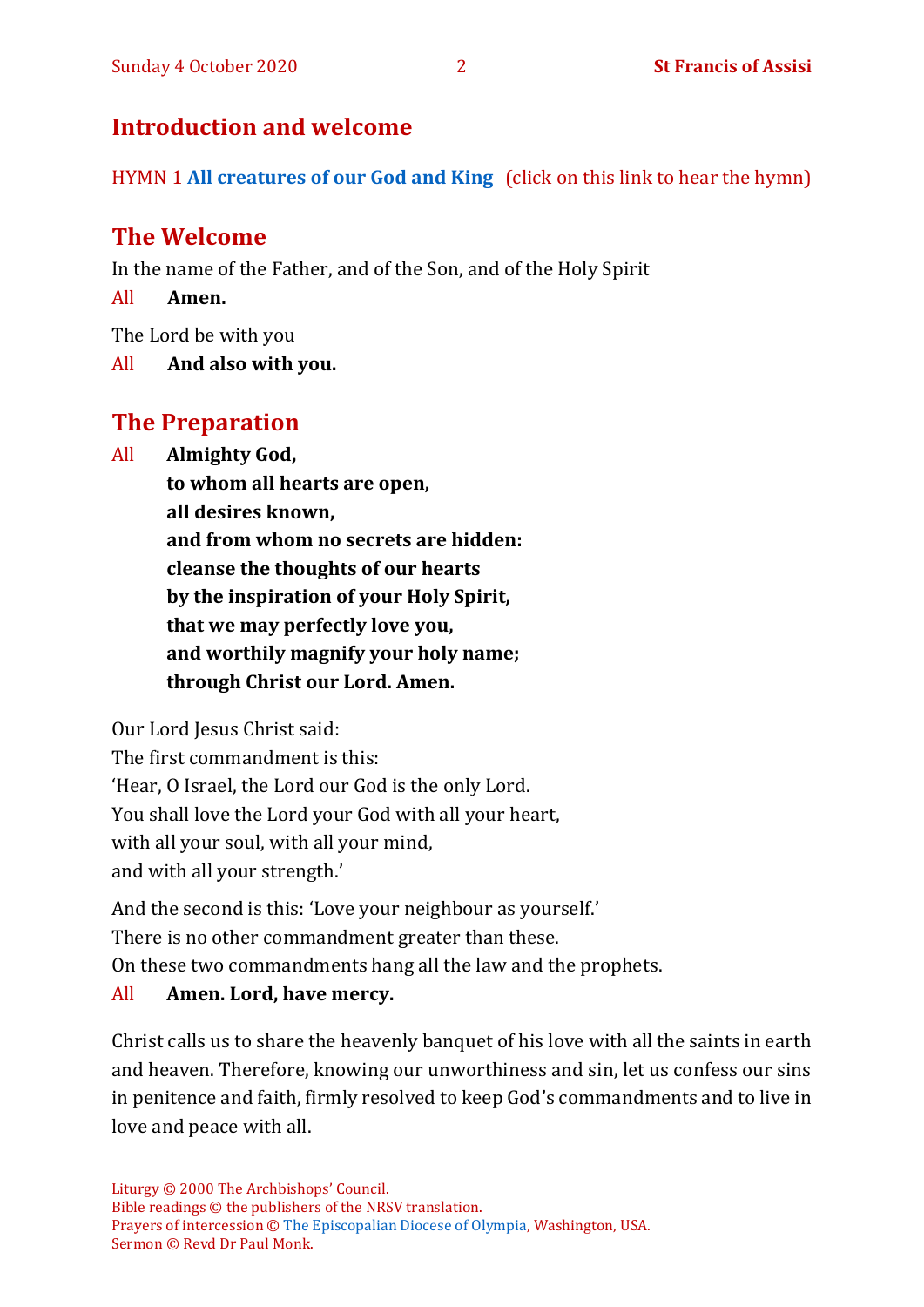All **Almighty God, our heavenly Father, we have sinned against you and against our neighbour in thought and word and deed, through negligence, through weakness, through our own deliberate fault. We are truly sorry and repent of all our sins. For the sake of your Son Jesus Christ, who died for us, forgive us all that is past and grant that we may serve you in newness of life to the glory of your name. Amen.**

Almighty God,

who forgives all who truly repent, have mercy upon you, pardon and deliver you from all your sins, confirm and strengthen you in all goodness, and keep you in life eternal; through Jesus Christ our Lord. All **Amen.**

## **The Gloria**

This Gloria is sung to the tune of 'Cwm Rhondda'. Click **[here](about:blank)** for the tune.

All **Glory be to God in Heaven, Songs of joy and peace we bring, Thankful hearts and voices raising, To creation's Lord we sing. Lord we thank you, Lord we praise you, Glory be to God our King: Glory be to God our King. Lamb of God, who on our shoulders, Bore the load of this world's sin; Only Son of God the Father,**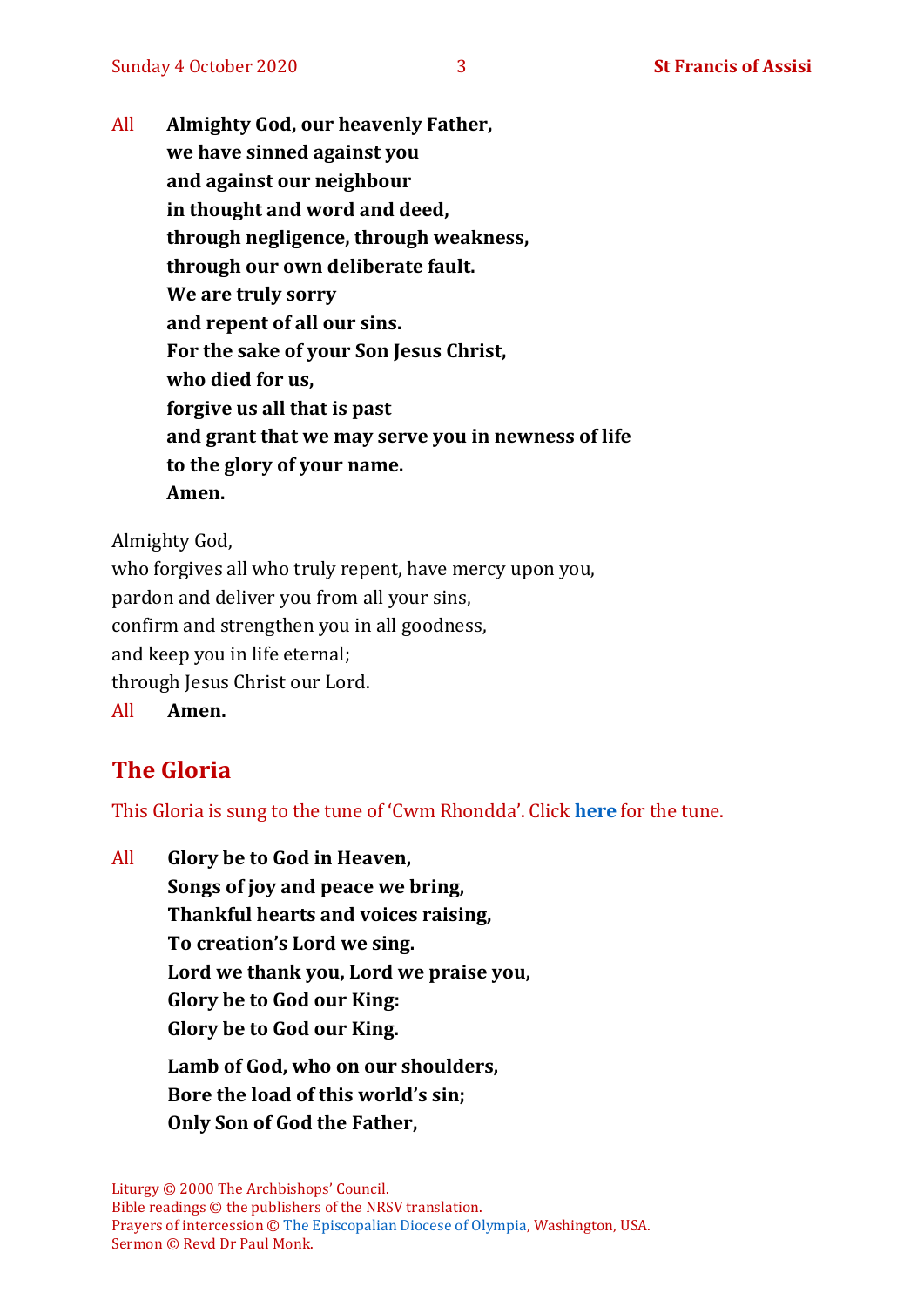**You have brought us peace within. Lord, have mercy, Christ have mercy, Now your glorious reign begin: Now your glorious reign begin.**

**You O Son of God are Holy, You we praise with one accord. None in heav'n or earth is like you, Only you are Christ the Lord. With the Father and the Spirit, Ever worshipped and adored: Ever worshipped and adored.**

## **The Collect for St Francis of Assisi**

O God, you ever delight to reveal yourself to the child-like and lowly of heart: grant that, following the example of the blessèd Francis, we may count the wisdom of this world as foolishness and know only Jesus Christ and him crucified, who is alive and reigns with you, in the unity of the Holy Spirit, one God, now and for ever.

All **Amen.**

## **First reading**

A reading from the book of the Prophet Micah

'With what shall I come before the Lord, and bow myself before God on high? Shall I come before him with burnt offerings, with calves a year old? Will the Lord be pleased with thousands of rams, with ten thousands of rivers of oil? Shall I give my firstborn for my transgression, the fruit of my body for the sin of my soul?'

He has told you, O mortal, what is good; and what does the Lord require of you but to do justice, and to love kindness, and to walk humbly with your God? *Micah 6:6–8*

This is the Word of the Lord

#### All **Thanks be to God.**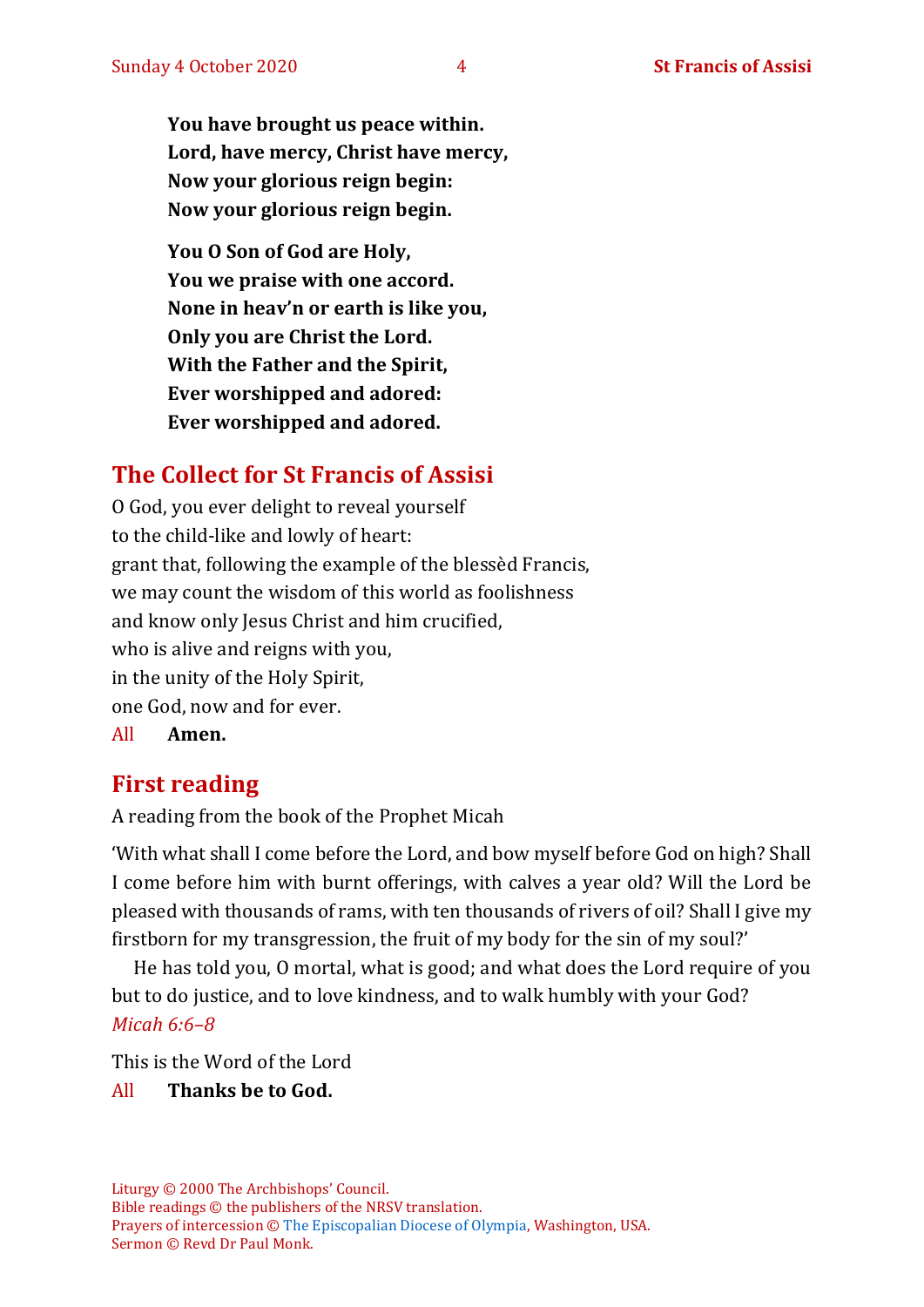## **Second reading**

A reading from St Pauls Letter to the Galatians

May I never boast of anything except the cross of our Lord Jesus Christ, by which the world has been crucified to me, and I to the world. For neither circumcision nor uncircumcision is anything; but a new creation is everything! As for those who will follow this rule—peace be upon them, and mercy, and upon the Israel of God. From now on, let no one make trouble for me; for I carry the marks of Jesus branded on my body. May the grace of our Lord Jesus Christ be with your spirit, brothers and sisters. Amen. *Galatians 6:14–18*

This is the Word of the Lord

All **Thanks be to God.**

#### HYMN 2 **[For the beauty of the earth](https://www.youtube.com/watch?v=olbOTeR0dlY)** (click on this link to hear the hymn)

## **Gospel reading**

Hear the Gospel of our Lord Jesus Christ according to Luke

#### All **Glory to you O Lord.**

Jesus said to his disciples, 'I tell you, do not worry about your life, what you will eat, or about your body, what you will wear. For life is more than food, and the body more than clothing. Consider the ravens: they neither sow nor reap, they have neither storehouse nor barn, and yet God feeds them. Of how much more value are you than the birds! And can any of you by worrying add a single hour to your span of life? If then you are not able to do so small a thing as that, why do you worry about the rest? Consider the lilies, how they grow: they neither toil nor spin; yet I tell you, even Solomon in all his glory was not clothed like one of these. But if God so clothes the grass of the field, which is alive today and tomorrow is thrown into the oven, how much more will he clothe you—you of little faith! And do not keep striving for what you are to eat and what you are to drink, and do not keep worrying. For it is the nations of the world that strive after all these things, and your Father knows that you need them. Instead, strive for his kingdom, and these things will be given to you as well.

'Do not be afraid, little flock, for it is your Father's good pleasure to give you the kingdom. Sell your possessions and give alms. Make purses for yourselves that do not wear out, an unfailing treasure in heaven, where no thief comes near and no moth destroys. For where your treasure is, there your heart will be also.' *Luke 12:22–34*

Liturgy © 2000 The Archbishops' Council.

Bible readings © the publishers of the NRSV translation.

Prayers of intercession © [The Episcopalian Diocese of Olympia,](https://resources.ecww.org/sites/default/files/resources/St.FrancisDayBCELiturgyResources.pdf) Washington, USA. Sermon © Revd Dr Paul Monk.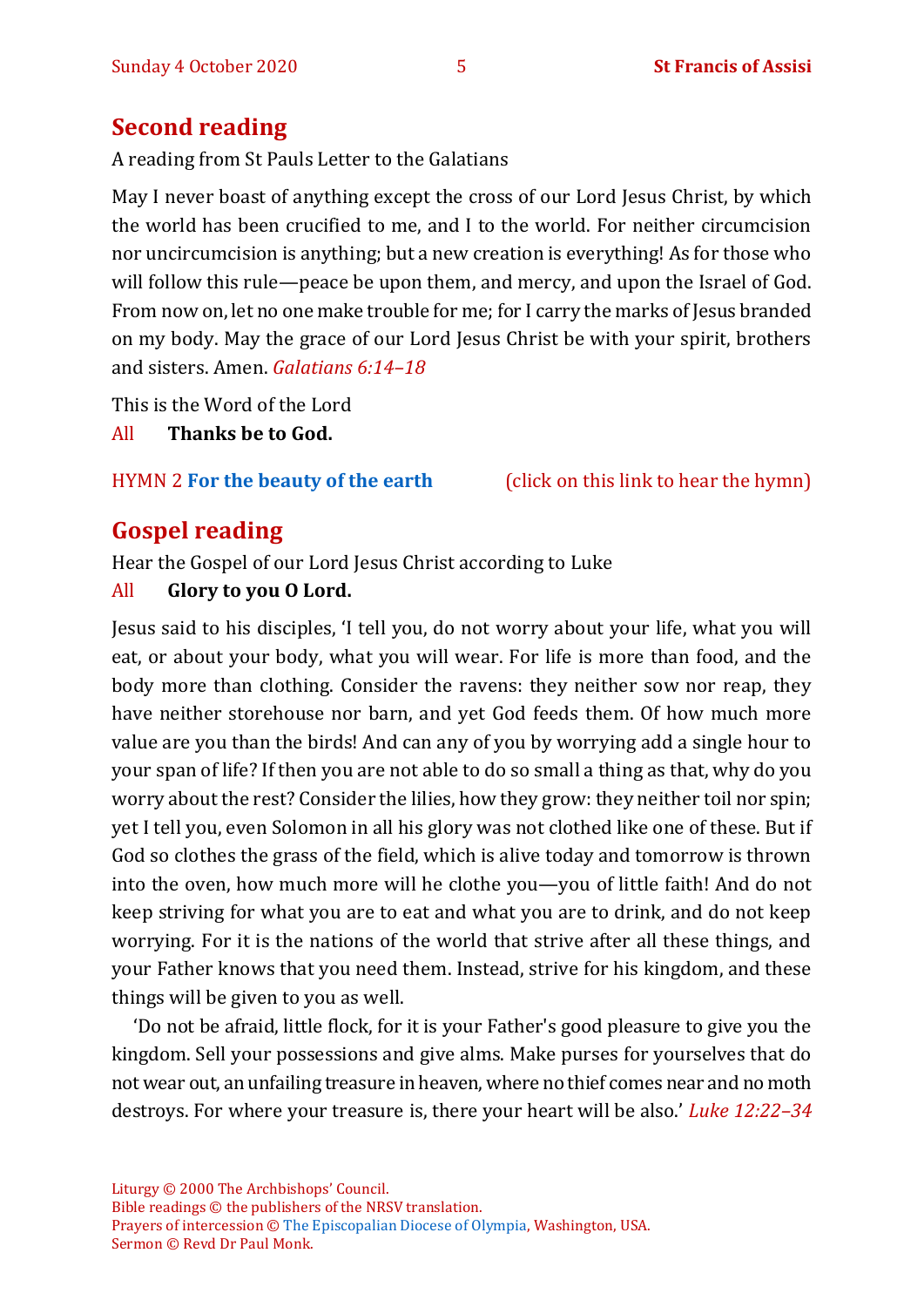This is the Gospel of the Lord

All **Praise to you O Christ.** 

### **Sermon**

It was a dark and stormy night. A lone traveller across the moor was fighting against a strong, biting wind. Suddenly he saw a light on the horizon. He made for it and was soon welcomed by the abbot of small monastery. After a good dinner, they settled down to a bit of recreation. It was odd. A monk stood and shouted out, 'Number 1!' and everyone roared with laughter. Another stood up, and said, 'Number 12!' and again the monks rocked with mirth.

'What's going on?' asked the man. 'Ah', said the abbot, 'You see, we have been together so long that now we all know our stories so well that we no longer need to repeat the whole thing. In fact, we just need to say the number of the story, remember it, and enjoy it.'

'Can I try one?' asked the man. On being given permission, he shouted out, 'Number 3!' Immediately, there was a stony silence.

'What went wrong?' asked the man. 'Ah', said the abbot, 'You know how it is: some people simply can't tell a story.'

I wonder how good you are at telling the Christian story? All of us are called to speak the Good News of Jesus, the news of His resurrection, of God and His love, of the wonderful things that happen when the Holy Spirit of God enters a soul and takes over. Sometimes, we say the story in such a way that everyone around us groans. Others say the story in such a way that it sounds boring, or moralistic. We may even tell it in such a way that the goodness of God becomes a chilling, vile thing.

Well, today in the Church calendar we celebrate St Francis of Assisi. Using his story, we'll explore ways of telling The Story that make the God more interesting.

St Francis was born in what is now Italy, into a rich family. When he was a young man, while exploring the countryside, he found a deserted church, San Damiano. he entered it and saw a painted crucifix above the altar. As he approached it, he was convinced that it was speaking to him. 'Mend my church' the voice seemed to say. At first, Francis thought he had to mend the fabric of the small chapel. He poured his money into the project. But he soon realised that God was not talking about bricks and mortar but the work of the church which, in that day, had become exceptionally dull and lacklustre. How like today: we too often think of 'the church' as a building, and when we talk about it, we are actually saying something about the building. All too often, when we invite people to our church, we want them to

Liturgy © 2000 The Archbishops' Council.

Prayers of intercession © [The Episcopalian Diocese of Olympia,](https://resources.ecww.org/sites/default/files/resources/St.FrancisDayBCELiturgyResources.pdf) Washington, USA. Sermon © Revd Dr Paul Monk.

Bible readings © the publishers of the NRSV translation.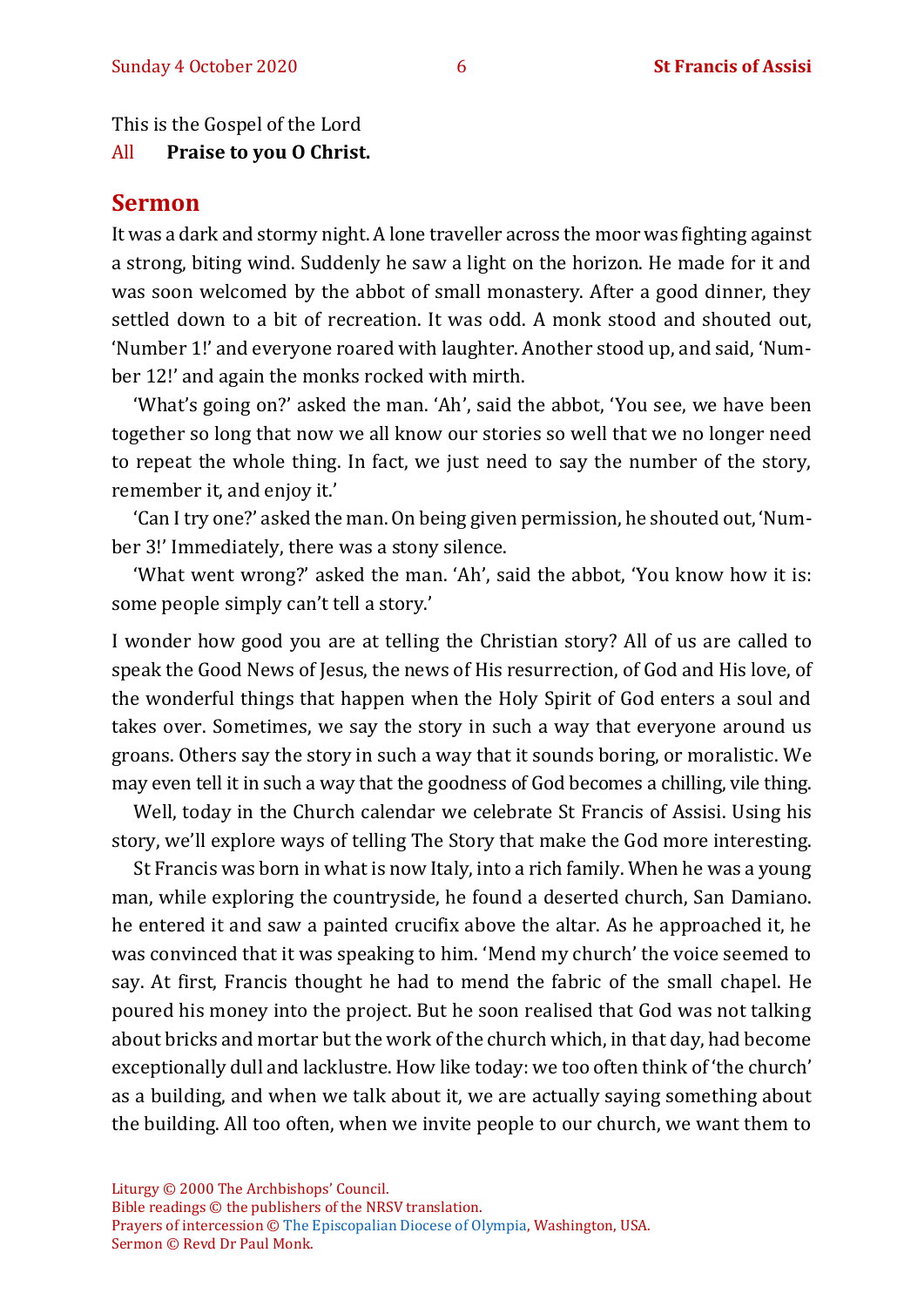see its interior, or even 'meet my friends there' when we should be thinking about the work of the Kingdom of God. God prefers to show Himself in Kingdom work.

The **second** story I like about St Francis concerns a beggar covered with festering sores. Francis saw the man and was inwardly repelled. But he was somehow enabled to see the man as God saw him. This time, he was overcome with compassion and rushed into the street, flung his arms around the man, and kissed him. He was showing the love of God. All too often, we prefer to look at people with physical eyes: we see the sores or the rags, the shifty eyes and the ability (or, more likely, the *inability*) to be like us. Then we judge. If we really want people to see God, we must learn to first see them as God would see them. Then and only then will they see God; and they see God in our reaction to them. This action is extremely visible.

And the **third** story starts with a well-known image: Francis preaching to the birds. The image of St Francis as a lover of nature and wildlife was built on this simple, romantic image. He did genuinely love wildlife and he did truly love nature, but this story has been inverted. Francis was could not stop speaking of God. But one particular day Francis had been in a town preaching about God and been turned away repeatedly. He went into the wilderness near Assisi because he was incapable of stopping; and he spoke to the birds. It's not an image of *naiveté* but a man spitting with anger at the cold-heartedness he encountered and utterly unwilling to stop speaking about God. Most of us would have given up long ago. In fact many of us *have* given up. God wants us to speak of His live and to love with the love we speak about. Telling God's story requires us to love because He is love.

It was a dark and stormy night. For the second time in a week, a lone traveller came across the moor, fighting against a strong, biting wind. Suddenly he saw a light on the horizon, remembered it was a monastery, and made for it. After dinner, the monks again settled down to their usual recreation. The first stood and shouted, 'Number 6!' and everyone roared with laughter.

The man asked if he could have a go. He stood and shouted, 'Number two!' There was a moment of silence—incredulity almost—then laughter that went on and on. The man finally turned to the abbot. 'That was a little OTT' he said 'What's up?'

'Well' said the abbot, 'We thought we knew that one, but the way you said it, we realised we didn't … *and it was good!'*

Many, many of the people we meet think they know what Christianity is about. They think it is dull or irrelevant. Or maybe they *don't* think about Christianity because it never occurs to them. It is our job to say the old, old story in such a way that it is new. Not only new, but relevant, interesting and of vital interest to them.

Liturgy © 2000 The Archbishops' Council.

Bible readings © the publishers of the NRSV translation.

Prayers of intercession © [The Episcopalian Diocese of Olympia,](https://resources.ecww.org/sites/default/files/resources/St.FrancisDayBCELiturgyResources.pdf) Washington, USA. Sermon © Revd Dr Paul Monk.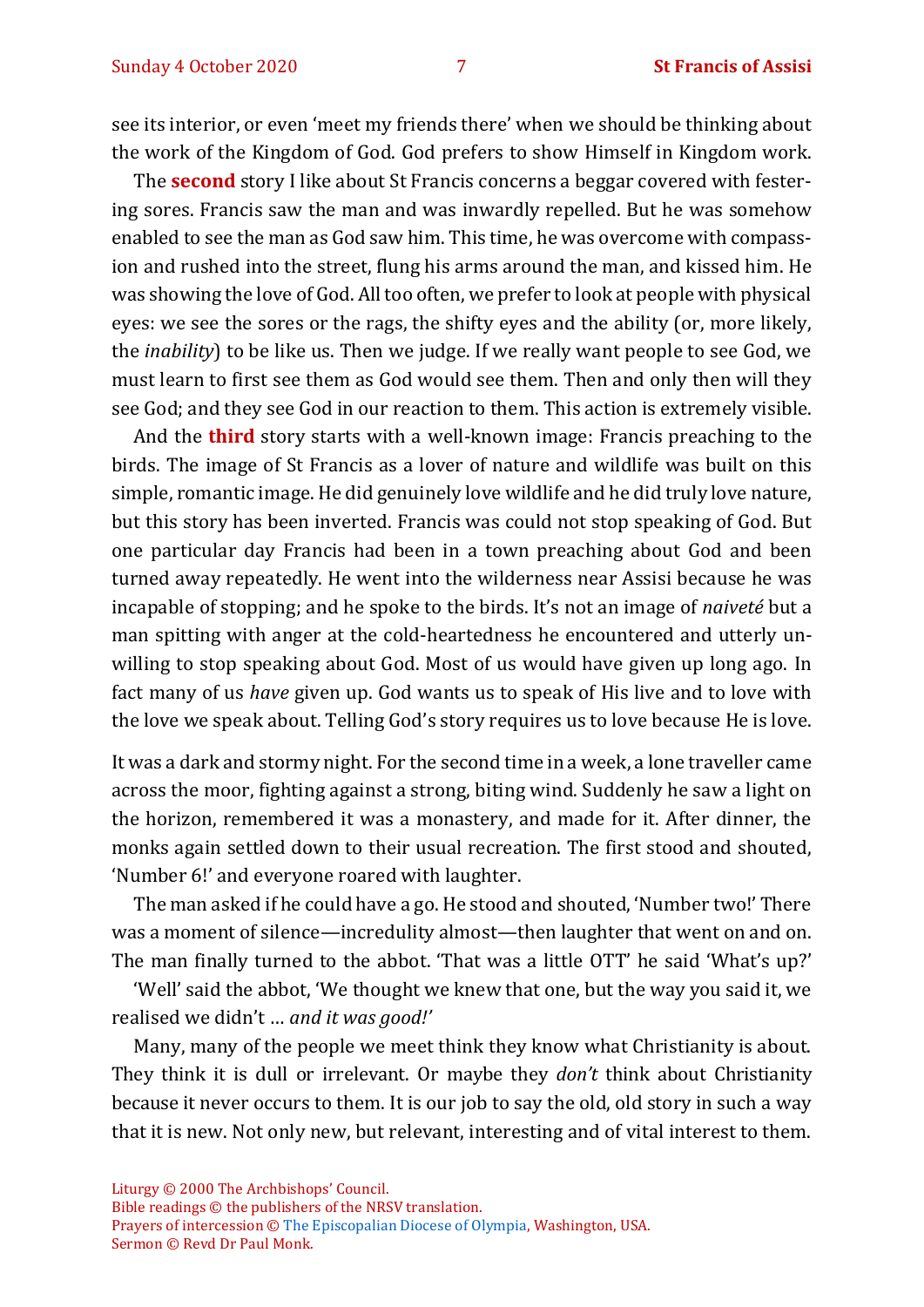To that end, we need to stop talking about the church as though it was merely a building. Invite people to meet with God. We must give people the welcome that comes from learning to see them as God sees them, with genuine love and warmth. So we must continue to tell people—anyone and everyone—about the love of God.

How do *you* tell the Christian story?

## **The Creed**

Do you believe and trust in God the Father, the source of all being and life, the one for whom we exist?

#### All **We believe and trust in him.**

Do you believe and trust in God the Son, who took our human nature, died for us and rose again?

#### All **We believe and trust in him.**

Do you believe and trust in God the Holy Spirit, who gives life to the people of God and makes Christ known in the world?

#### All **We believe and trust in him.**

This is the faith of the Church.

All **This is our faith. We believe and trust in one God, Father, Son and Holy Spirit. Amen.**

## **Prayers of intercession**

O God, whose name is Love, you created this world and all that is in it. We ask you to look with compassion and mercy upon us all. Look upon your wild creatures, O God, which delight us by their variety and beauty. Be with us in our struggle for existence; and shelter them from the natural and human dangers that surround them. Lord in your mercy

#### All **Hear our prayer.**

Look upon our companion animals that share our homes and our lives, and which show us a love and loyalty few people can surpass. Bless them for the pleasure and companionship they give and protect all those who suffer cruelty and neglect.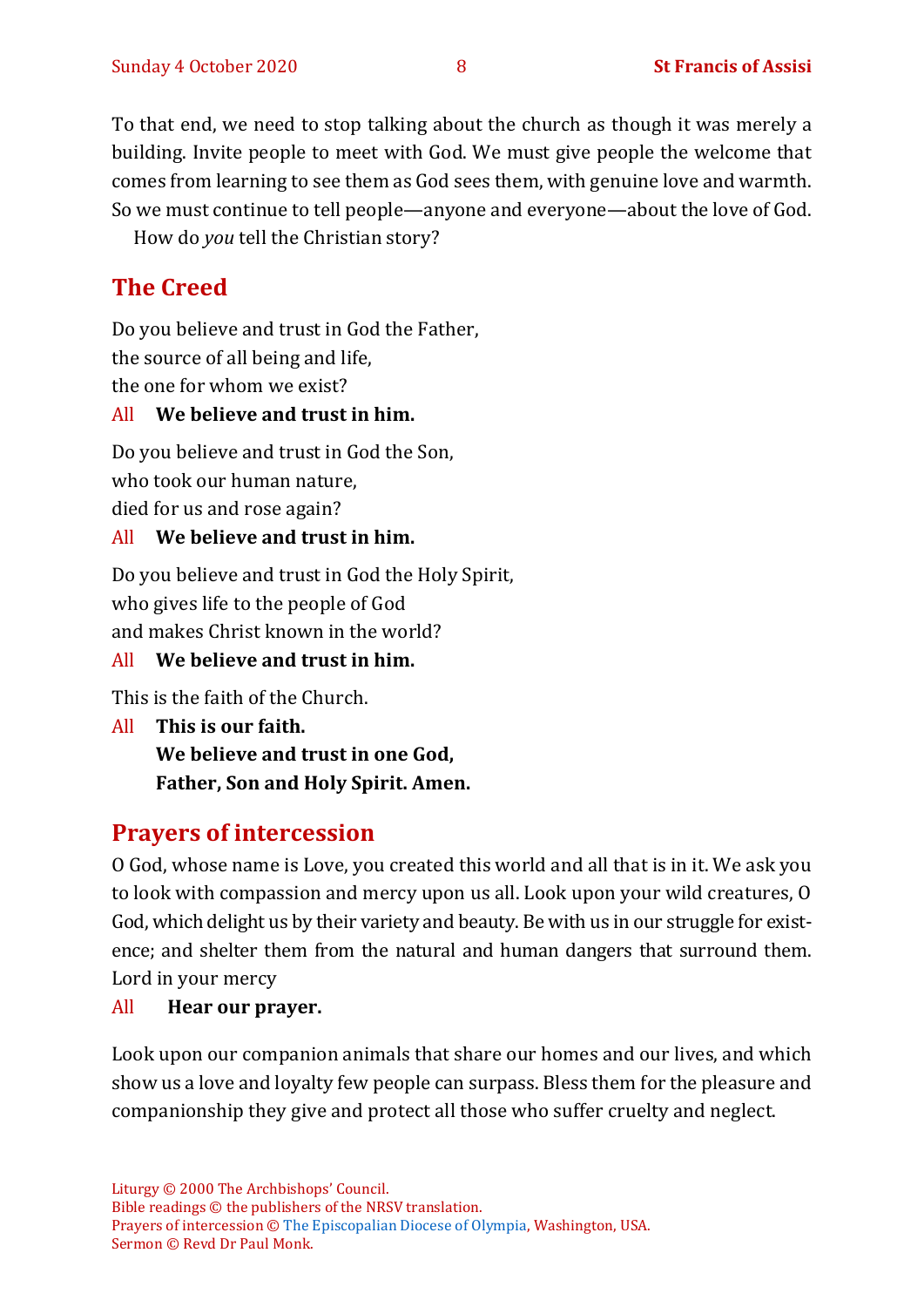Lord in your mercy

#### All **Hear our prayer.**

Look, especially, O God, upon all those your creatures who suffer at the hands of humans in laboratories, factory farms, slaughterhouses, traps, sport, and entertainment. Be with them in their fear, pain and suffering, and hold them in your loving hands.

Lord in your mercy

#### All **Hear our prayer.**

Look upon men and women, O God, your creation with love and mercy. Forgive us our selfishness and cruelty and lead us gently back into your way of love. Transform our hearts until they truly reflect the way shown to us by your beloved Son, Jesus Christ, whose love was perfect and who loved to the end that he gave his own life for us.

Lord in your mercy

#### All **Hear our prayer.**

Forgive us our bitterness against those who abuse your creation, for Christ taught us to forgive, even as he forgave. Yet change the hearts of all who use animals with cruelty so that they may be filled with your love and mercy. Inspire all governments, and those in authority, to change the direction of medical research and food production, and to bring an end by law to all animal abuse.

Lord in your mercy

#### All **Hear our prayer.**

Guide us all by your Holy Spirit into his transforming way of truth and love, and nurture in us a Christ-like spirit of compassion which is boundless and perfect. O God, we await the coming of your Kingdom, in our hearts and in your world.

All **Amen**

Merciful Father,

All **accept these prayers for the sake of your Son, our Saviour Jesus Christ. Amen.**

## **The peace**

Unto us a child is born, unto us a son is given, and his name shall be called the Prince of Peace.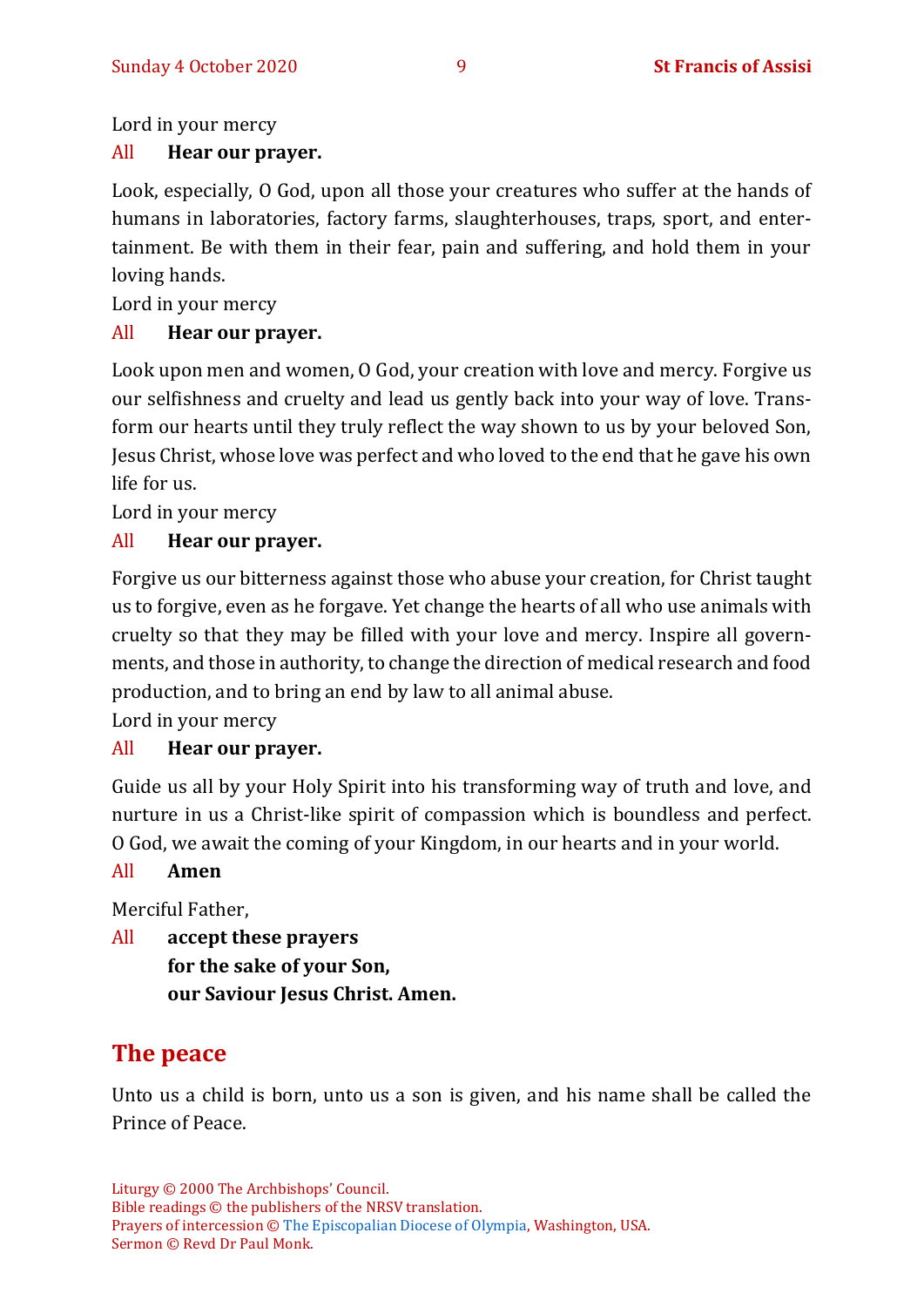The peace of the Lord be always with you,

#### All **And also with you.**

HYMN 3 **[As the deer pants](https://youtu.be/peZudXt9faU)** (please click on this link to hear the hymn)

The liturgy of the Communion Service appears below

# The Dismissal

Christ the Son of God, born of Mary, fill you with his grace to trust his promises and obey his will; and the blessing of God the Almighty: Father, Son, and Holy Spirit, be with you now and remain with you always. All **Amen.**

HYMN 4 **[All creation worships you](https://www.youtube.com/watch?v=jE6GNhjS34A)** (please click on this link to hear the hymn)

Go in peace to love and serve the Lord.

All **In the name of Christ. Amen.**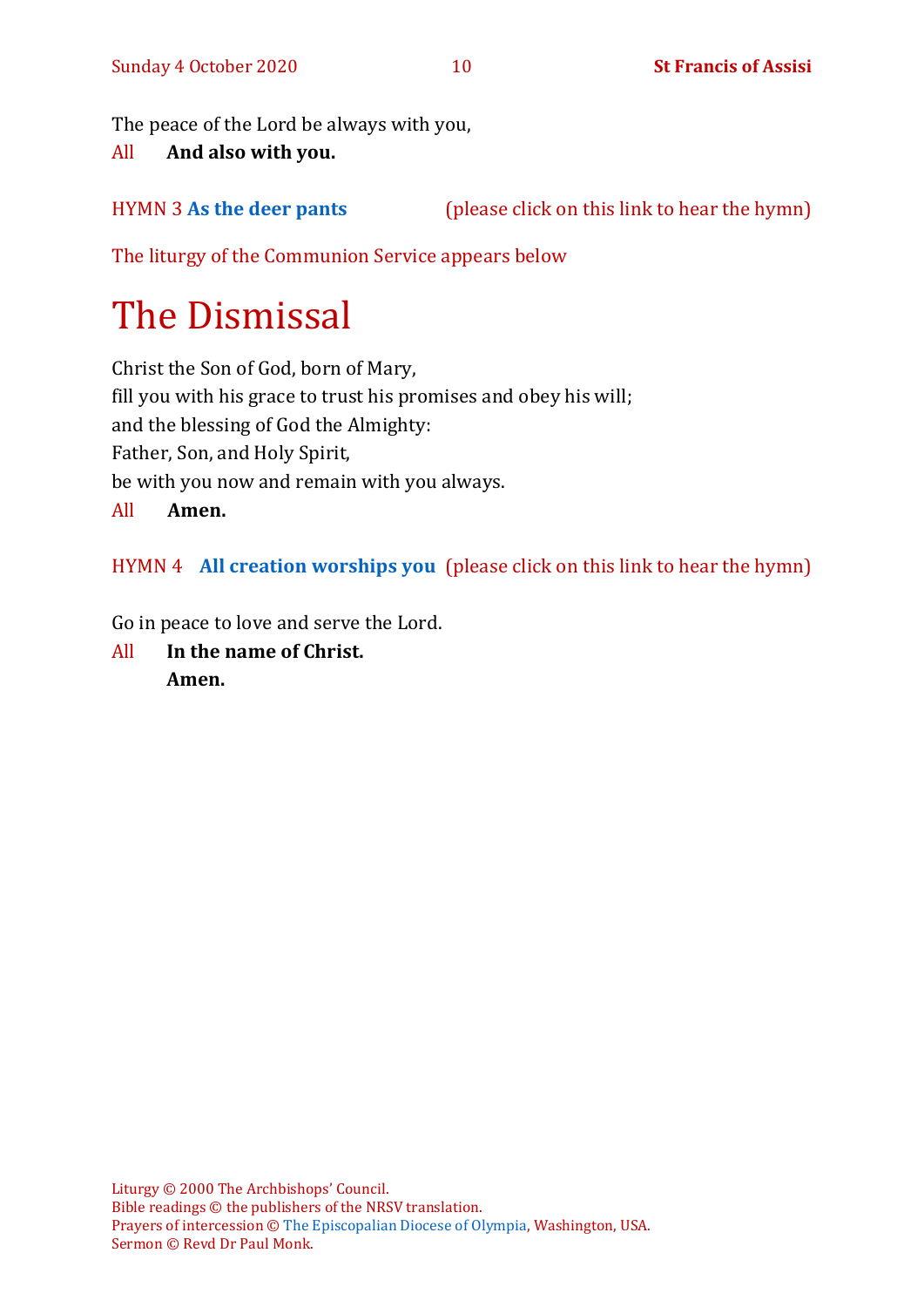## Eucharistic Prayer (prayer E)

The Lord be with you

#### All **and also with you.**

Lift up your hearts.

#### All **We lift them to the Lord.**

Let us give thanks to the Lord our God.

#### All **It is right to give thanks and praise.**

And now we give you thanks, because you have raised up our father Francis to burn as a shining light in your church, that, inflamed with love for you and the whole of your creation, and bearing in his body the marks of your Son's passion, he might bring to glory many sons and daughters. Therefore, And so we gladly thank you, with saints and angels praising you and, in joyful gladness, we unite our voices with theirs and sing the ageless hymn of your praise:

All **Holy, holy, holy Lord, God of power and might, heaven and earth are full of your glory. Hosanna in the highest. Blessed is he who comes in the name of the Lord. Hosanna in the highest.**

We praise and bless you, loving Father, through Jesus Christ, our Lord; and as we obey his command, send your Holy Spirit, that broken bread and wine outpoured may be for us the body and blood of your dear Son.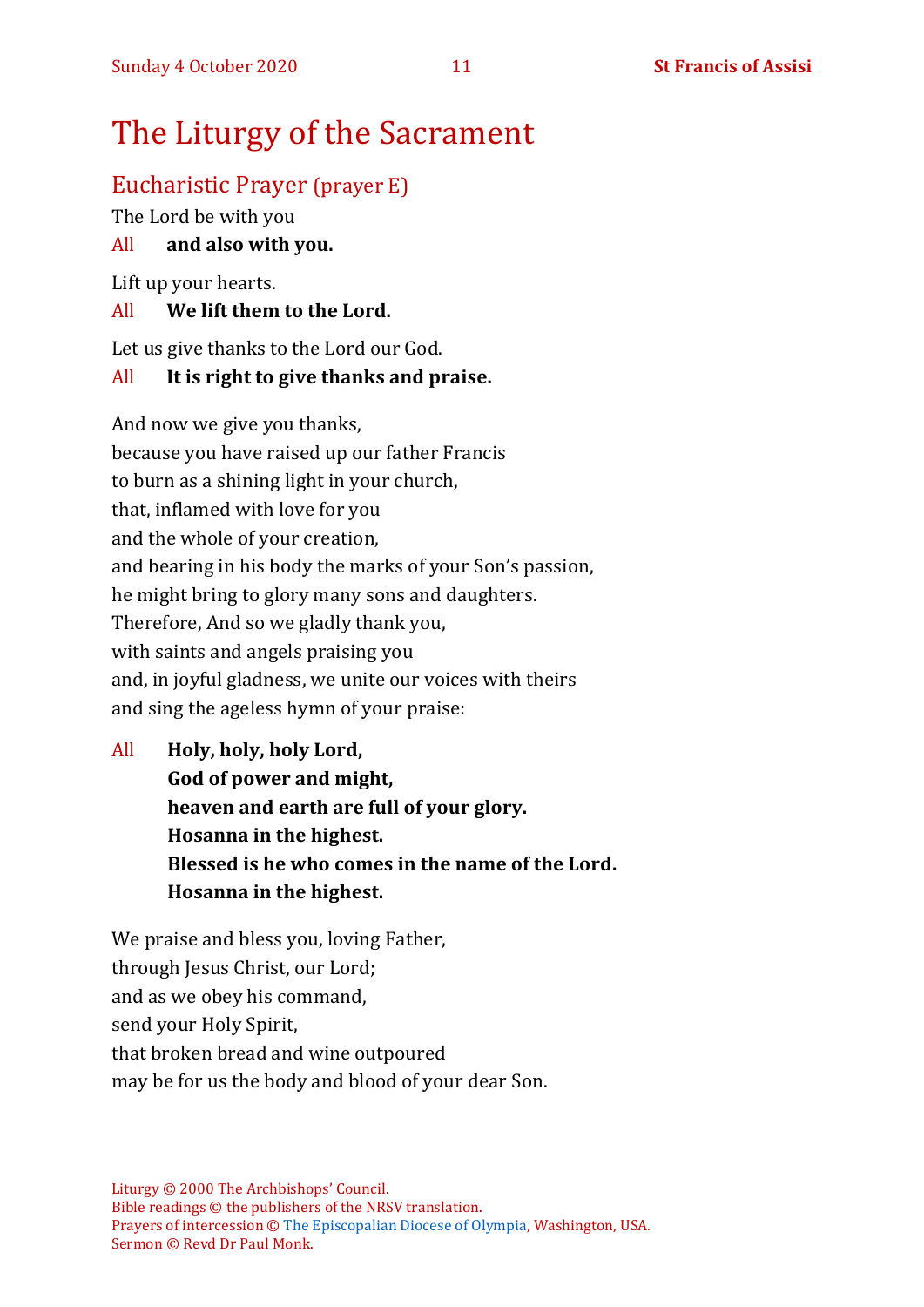On the night before he died he had supper with his friends and, taking bread, he praised you. He broke the bread, gave it to them and said: Take, eat; this is my body which is given for you; do this in remembrance of me.

When supper was ended he took the cup of wine. Again he praised you, gave it to them and said: Drink this, all of you; this is my blood of the new covenant, which is shed for you and for many for the forgiveness of sins. Do this, as often as you drink it, in remembrance of me.

So, Father, we remember all that Jesus did, in him we plead with confidence his sacrifice made once for all upon the cross.

Bringing before you the bread of life and cup of salvation, we proclaim his death and resurrection until he comes in glory.

Great is the mystery of faith:

All **Christ has died. Christ is risen. Christ will come again.**

Lord of all life, help us to work together for that day when your kingdom comes and justice and mercy will be seen in all the earth.

Look with favour on your people, gather us in your loving arms and bring us with Francis and all the saints to feast at your table in heaven.

Through Christ, and with Christ, and in Christ, in the unity of the Holy Spirit, all honour and glory are yours, O loving Father, for ever and ever.

#### All **Amen.**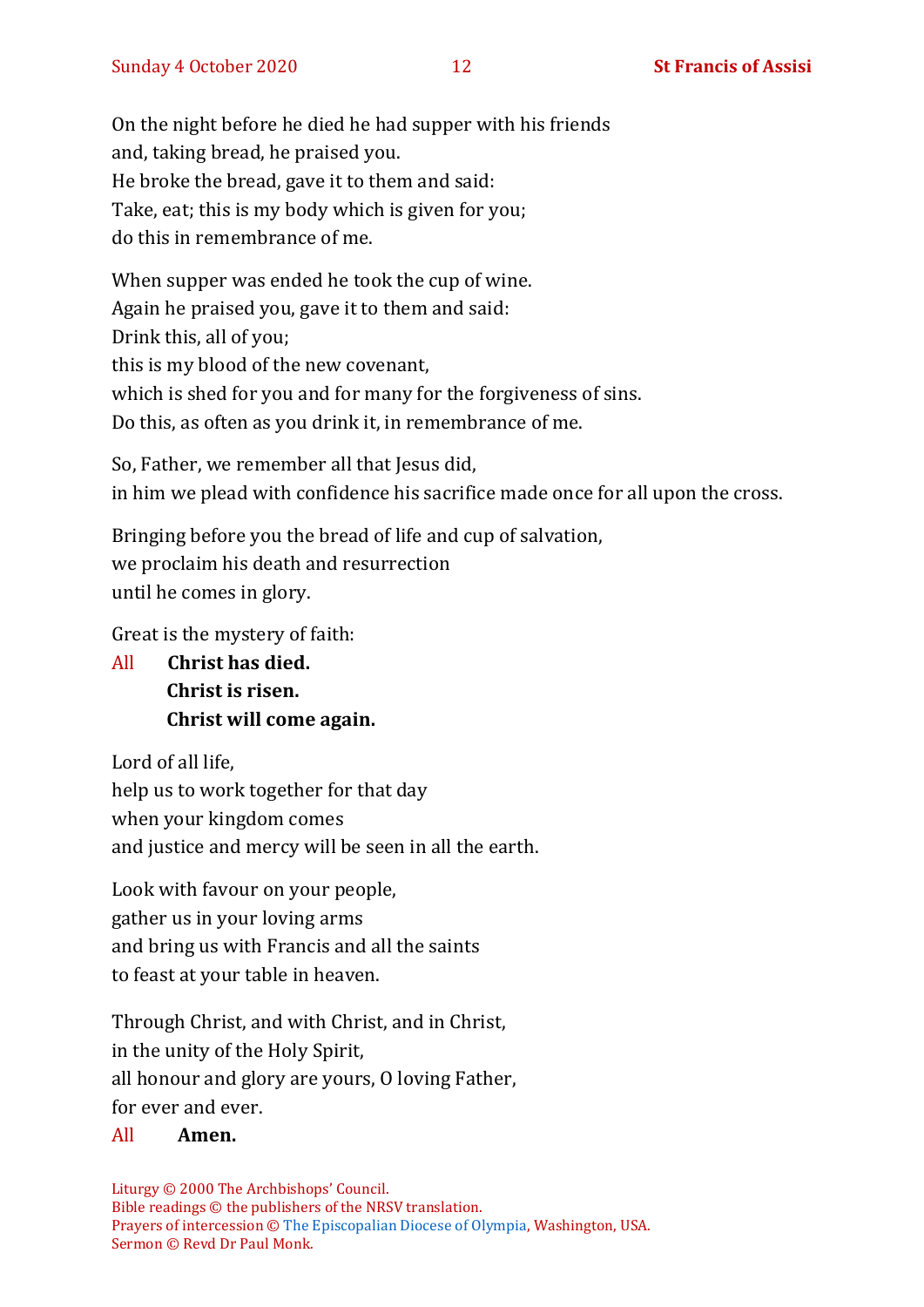## The Lord's Prayer

As our Saviour taught us, so we pray

All **Our Father in heaven, hallowed be your name, your kingdom come, your will be done, on earth as in heaven. Give us today our daily bread. Forgive us our sins as we forgive those who sin against us. Lead us not into temptation but deliver us from evil. For the kingdom, the power, and the glory are yours**

Breaking of the Bread

We break this bread to share in the body of Christ.

**now and for ever. Amen.**

- All **Though we are many, we are one body, because we all share in one bread.**
- All **Lamb of God,**

**you take away the sin of the world, have mercy on us.**

**Lamb of God, you take away the sin of the world, have mercy on us.**

**Lamb of God, you take away the sin of the world, grant us peace.**

Draw near with faith. Receive the body of our Lord Jesus Christ which he gave for you, and his blood which he shed for you. Eat and drink in remembrance that he died for you, and feed on him in your hearts by faith with thanksgiving.